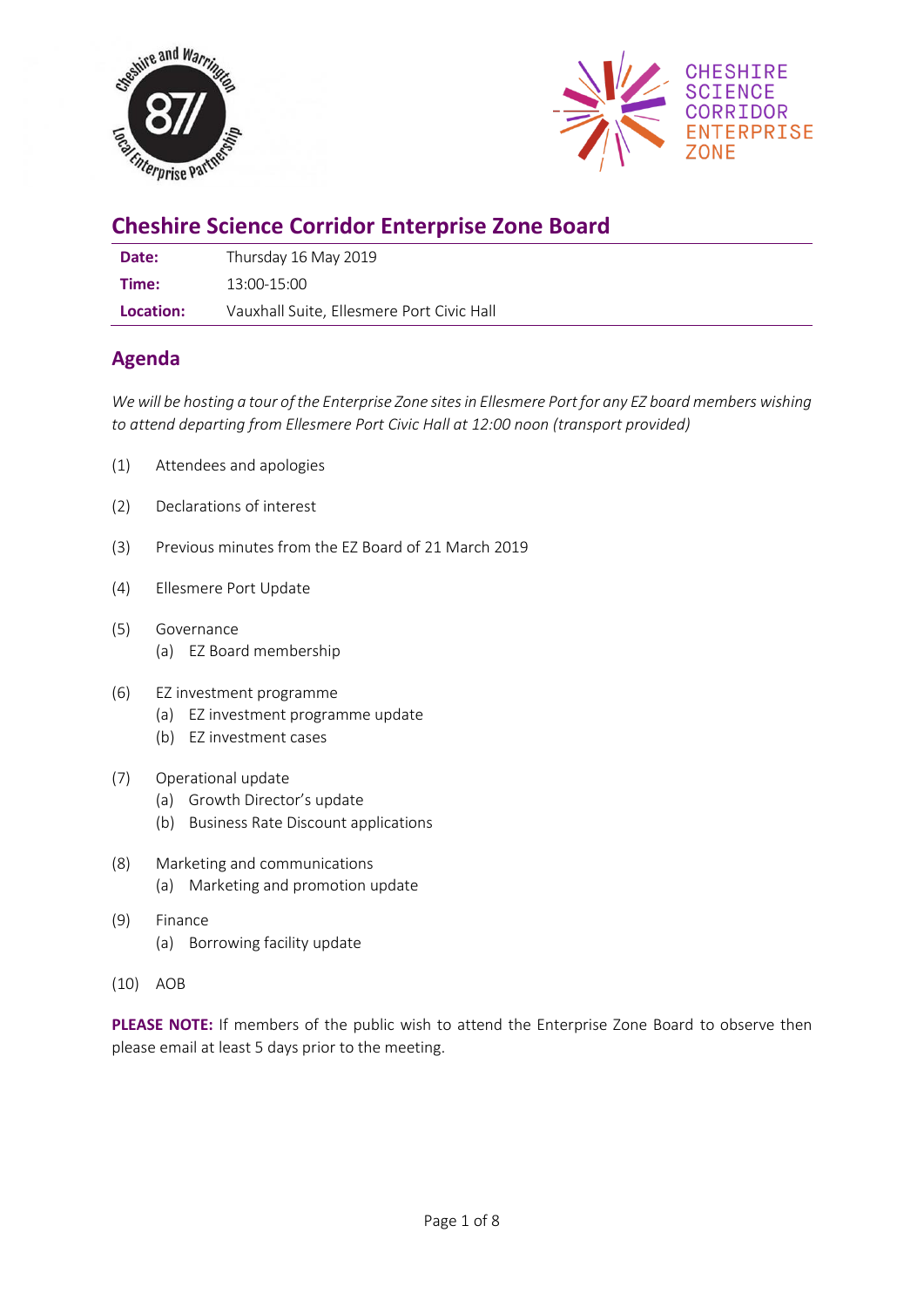# **Item 1 – Attendees and Apologies**

#### **EZ Board Members:**

Robert Mee, Chair of EZ Board and LEP Board Member Cllr Russ Bowden, Warrington Borough Council Tony Bochenski, Independent Member Chris Farrow, Independent Member Christine White, Astra Zeneca

#### **In Attendance:**

John Adlen, Cheshire & Warrington LEP Chris Capes, Cheshire West & Chester Council Philip Cox, Cheshire & Warrington LEP Stephen Fitzsimons, Warrington & Co. Jane Gaston, Peel Environmental Lisa Harris, Cheshire West & Chester Council Philip Kerr, Skills & Growth Company Joel Tagg, Cities & Growth Unit Stephen Wade, Legat Owen

### **Apologies:**

Julian Cobley, Skills & Growth Company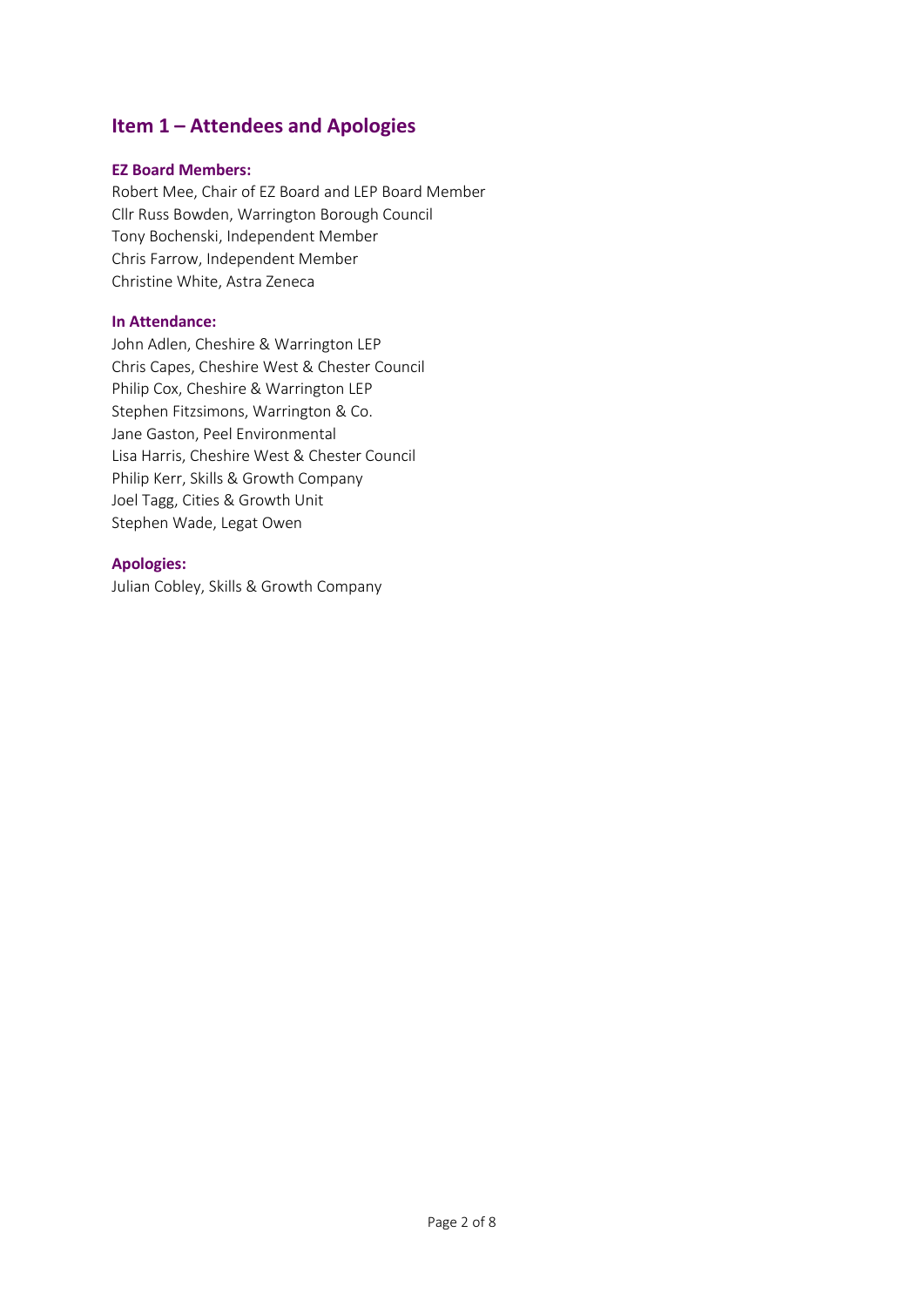# **Item 2 – Previous Minutes**

|                                          | <b>Meeting Title</b><br>Cheshire Science Corridor Enterprise Zone Board              |                                                                           |                        |  |
|------------------------------------------|--------------------------------------------------------------------------------------|---------------------------------------------------------------------------|------------------------|--|
| <b>Date</b>                              |                                                                                      | 21 March 2019                                                             |                        |  |
| <b>Time</b>                              |                                                                                      | 13:00-15:00                                                               |                        |  |
| <b>Location</b><br><b>Birchwood Park</b> |                                                                                      |                                                                           |                        |  |
|                                          | <b>Agenda Item</b>                                                                   |                                                                           | <b>Action/Decision</b> |  |
| 1.                                       |                                                                                      | <b>Attendees and apologies</b>                                            |                        |  |
|                                          | <b>EZ Board Members:</b>                                                             |                                                                           |                        |  |
|                                          | Robert Mee, Chair of EZ Board                                                        |                                                                           |                        |  |
|                                          | Cllr Paul Bates, Cheshire East Council                                               |                                                                           |                        |  |
|                                          |                                                                                      | Tony Bochenski, Independent Board Member                                  |                        |  |
|                                          |                                                                                      | Cllr Rus Bowden, Warrington Borough Council                               |                        |  |
|                                          |                                                                                      | Chris Farrow, Independent Board Member                                    |                        |  |
|                                          | Christine White, Astra Zeneca                                                        |                                                                           |                        |  |
|                                          |                                                                                      |                                                                           |                        |  |
|                                          | In Attendance:                                                                       |                                                                           |                        |  |
|                                          |                                                                                      | John Adlen, Cheshire and Warrington LEP                                   |                        |  |
|                                          | Chris Capes, Cheshire West & Chester Council                                         |                                                                           |                        |  |
|                                          | Julian Cobley, Skills & Growth Company                                               |                                                                           |                        |  |
|                                          |                                                                                      | Philip Cox, Cheshire and Warrington LEP                                   |                        |  |
|                                          | <b>Apologies:</b>                                                                    |                                                                           |                        |  |
|                                          | Cllr Brian Clarke, Cheshire West & Chester Council                                   |                                                                           |                        |  |
|                                          |                                                                                      |                                                                           |                        |  |
|                                          | Stephen Fitzsimons, Warrington & Co.<br>Lisa Harris, Cheshire West & Chester Council |                                                                           |                        |  |
|                                          |                                                                                      | Joel Tagg, Cities & Growth Unit                                           |                        |  |
| 2.                                       |                                                                                      | <b>Previous EZ Board minutes</b>                                          |                        |  |
|                                          |                                                                                      | All matters arising from the previous EZ Board held on 24 January 2019    | Minutes agreed         |  |
|                                          |                                                                                      | have either been actioned or will be covered in this board.               | and signed off         |  |
|                                          |                                                                                      |                                                                           |                        |  |
| 3.                                       |                                                                                      |                                                                           |                        |  |
|                                          |                                                                                      | <b>Declarations of interest</b>                                           |                        |  |
|                                          |                                                                                      | (a) Cllr Paul Bates declared an interest on behalf of Cheshire East       |                        |  |
|                                          |                                                                                      | Council in Alderley Park                                                  |                        |  |
|                                          |                                                                                      | (b) Cllr Russ Bowden declared an interest in Birchwood Park on behalf     |                        |  |
|                                          |                                                                                      | of Warrington Borough Council                                             |                        |  |
|                                          |                                                                                      | (c) Chris Farrow declared an interest in sites in Ellesmere Port as Chair |                        |  |
|                                          |                                                                                      | of the Ellesmere Port Development Board                                   |                        |  |
| 4.                                       |                                                                                      | <b>Birchwood Park Update</b>                                              |                        |  |
|                                          |                                                                                      | Martin O'Rourke from Patrizia gave a presentation updating the EZ         |                        |  |
|                                          |                                                                                      | Board on progress to date at Birchwood Park.                              |                        |  |
| 5.                                       | <b>Governance</b>                                                                    |                                                                           |                        |  |
|                                          |                                                                                      | a) Updated Terms of Reference                                             | New Terms of           |  |
|                                          |                                                                                      | John Adlen presented an updated Terms of Reference for the EZ             | Reference              |  |
|                                          |                                                                                      | Board, explaining that changes were necessary to reflect the new          | Approved               |  |
|                                          |                                                                                      | delegated authority that the EZ Board received and the subsequent         |                        |  |
|                                          | members.                                                                             | changes in the appointment of private sector non-executive board          |                        |  |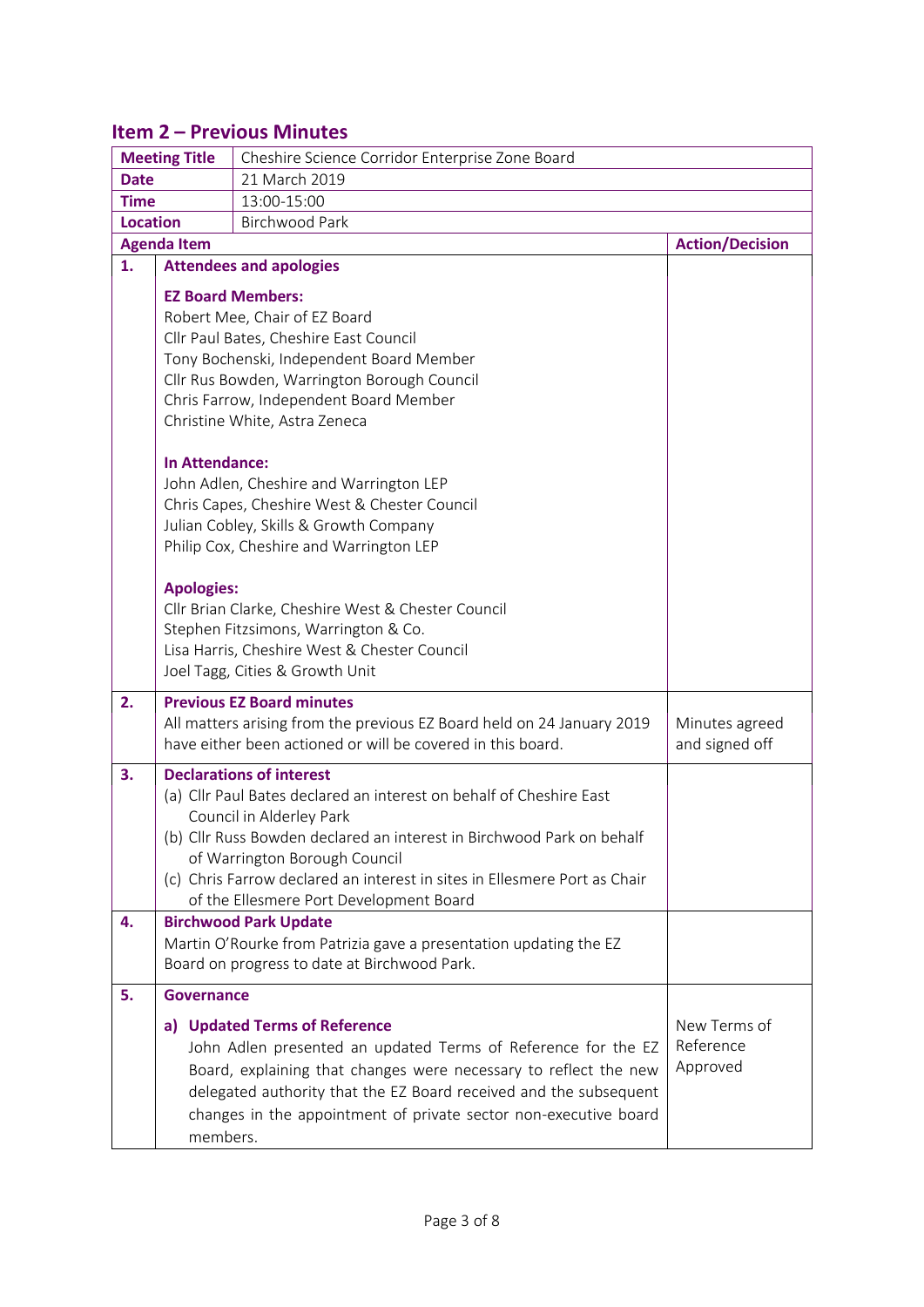|    | b) Appointment of independent EZ Board members<br>Philip Cox reminded EZ Board members that in light of the new<br>delegated authority given to the EZ Board, the private sector board<br>members would now need to be appointed through an open and<br>transparent process and to this end the LEP was advertising a number<br>of non-executive roles, including appointments to the EZ Board. The<br>closing date for applications was 31 March 2019.                                                                                |                                                                                                                    |
|----|----------------------------------------------------------------------------------------------------------------------------------------------------------------------------------------------------------------------------------------------------------------------------------------------------------------------------------------------------------------------------------------------------------------------------------------------------------------------------------------------------------------------------------------|--------------------------------------------------------------------------------------------------------------------|
|    | c) Officer support from Cheshire East<br>Robert Mee noted that John Willis had now left the Skills & Growth<br>Company to take up a new role with Manchester Metropolitan<br>University and that Julian Cobley from the Skills & Growth Company<br>would attend EZ Board meetings to provide officer support for<br>Cheshire East Council. Robert expressed his thanks to John for all of<br>his support over the last three years of the Enterprise Zone and<br>wished him the best of luck in his new role.                          |                                                                                                                    |
| 6. | <b>EZ investment cases</b>                                                                                                                                                                                                                                                                                                                                                                                                                                                                                                             |                                                                                                                    |
|    | a) Quadrant Phase 2<br>John Adlen reported that a legal agreement for the investment in<br>Quadrant Phase 2 at Birchwood Park had been drafted and presented<br>the Investment Term Sheet. He reported that the LEP's Performance<br>and Investment Committee had ratified the decision of the EZ Board<br>to approve the investment, subject to two clauses being added into<br>the legal agreement to incentivise the applicant in terms of lettings<br>and to ensure value for money in terms of the electricity<br>infrastructure. | Final terms<br>approved subject<br>to the<br>recommendations<br>from the P&I<br>Committee                          |
| 7. | <b>Operational update</b>                                                                                                                                                                                                                                                                                                                                                                                                                                                                                                              |                                                                                                                    |
|    | a) Growth Director's update<br>The EZ Board considered and noted the Growth Director's report on<br>key development activities undertaken during the last period.<br>Tony Bochenski requested that a regular report setting out the<br>current and pipeline investments in the EZ be presented to the EZ<br>Board.                                                                                                                                                                                                                     | Agreed that the<br><b>Growth Director</b><br>will provide a<br>regular report to<br>the Board on EZ<br>investments |
|    | b) Business Rate Discount applications<br>The EZ Board ratified the following Business Rate Discount<br>applications:<br><b>Grundfos Pumps</b><br>7i Group<br>Cellcentric<br>×                                                                                                                                                                                                                                                                                                                                                         | Approved                                                                                                           |
| 8. | <b>Marketing and communications</b>                                                                                                                                                                                                                                                                                                                                                                                                                                                                                                    |                                                                                                                    |
|    | a) Marketing and promotion activities<br>John Adlen reported the appointment of a new LEP Director of<br>Marketing & Communications, Catherine Walker, and it was agreed<br>to invite Catherine to a future EZ Board to discuss the marketing of<br>the Enterprise Zone going forward.                                                                                                                                                                                                                                                 | Agreed to invite<br>Catherine Walker<br>to a future EZ<br>Board meeting                                            |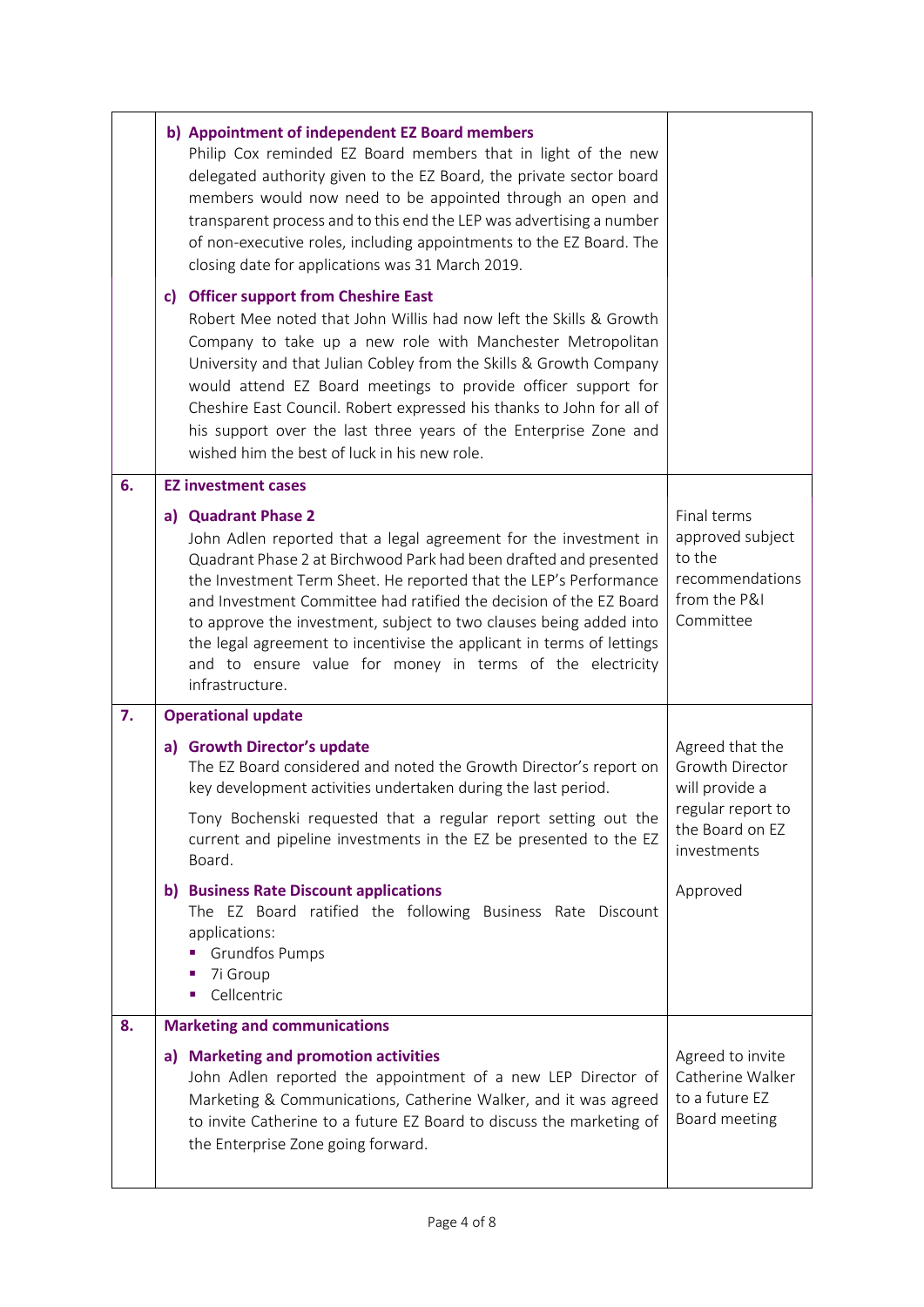|     | b) MIPIM 2019<br>John Adlen reported on the LEP's recent delegation to MIPIM to                                                                                                                                                                                                                                                                                                                                                                                                                                                                                                                                                                                                                                                                                                                                                                     |  |
|-----|-----------------------------------------------------------------------------------------------------------------------------------------------------------------------------------------------------------------------------------------------------------------------------------------------------------------------------------------------------------------------------------------------------------------------------------------------------------------------------------------------------------------------------------------------------------------------------------------------------------------------------------------------------------------------------------------------------------------------------------------------------------------------------------------------------------------------------------------------------|--|
|     | promote the sub-region. A number of events were held to promote<br>the Science Corridor including:<br>Cheshire and Warrington: How Clean Energy is Adding Value in<br>ш<br>Real Estate in association with Addleshaw Goddard, Peel and the<br>Cheshire Energy Hub<br>Invest West: Regeneration in Historic Maritime Communities in<br>ш<br>association with Lancashire LEP, Brock Carmichael Architects, Peel<br>and Cheshire West & Chester Council<br>Science & Knowledge: how Liverpool and Cheshire are Building a<br>m.<br>World Class Cluster<br>The Growth Director sat on a panel on the Power of R&D<br>$\mathcal{L}_{\mathcal{A}}$<br>Partnerships on the Invest Newcastle stand with Newcastle<br>Council, Colliers International and the British Property Federation<br>In addition, the Growth Director held 15 separate meetings with |  |
|     | developers and intermediaries to promote investment and<br>development opportunities within the Science Corridor.                                                                                                                                                                                                                                                                                                                                                                                                                                                                                                                                                                                                                                                                                                                                   |  |
|     | Philip Cox reported that a meeting had taken place at MIPIM between<br>Christine Gaskell (Chair of C&WLEP), Steve Rotherham (Mayor of<br>Liverpool City Region) and Eamonn Boylan (Chief Executive of the Greater<br>Manchester Combined Authority) to discuss closer collaboration in the<br>promotion of the region as a global science and technology investment<br>location.                                                                                                                                                                                                                                                                                                                                                                                                                                                                    |  |
| 9.  | <b>Finance update</b>                                                                                                                                                                                                                                                                                                                                                                                                                                                                                                                                                                                                                                                                                                                                                                                                                               |  |
|     | a) Retained Business Rates<br>John Adlen reported that the NNDR1 forecasts for 2019/20 had been<br>received from the three local authorities, which indicated retained<br>business rates for the EZ of £1.76m.                                                                                                                                                                                                                                                                                                                                                                                                                                                                                                                                                                                                                                      |  |
|     | b) Borrowing facility update<br>John Adlen and Philip Cox updated members on progress with the<br>three local authority partners to establish a £30m borrowing facility<br>for investments in the EZ, reporting that the LEP had received letters<br>of intent from all three local authorities agreeing in-principle their<br>agreement to establish such a facility and that discussions between<br>the LEP and the three S151 Officers were underway to agree the<br>structure and mechanics of the facility.                                                                                                                                                                                                                                                                                                                                    |  |
| 10. | <b>AOB</b>                                                                                                                                                                                                                                                                                                                                                                                                                                                                                                                                                                                                                                                                                                                                                                                                                                          |  |
|     | Chris Farrow reported a significant increase in the number of planning<br>applications for commercial development in Ellesmere Port, which<br>signalled strong continued market demand. There being no other<br>business, the Chair thanked everyone for their attendance and closed the<br>meeting. At the close of the meeting Robert Mee signed the legal<br>agreements on the Helix Phase 2 and the Rhino Newport investments.                                                                                                                                                                                                                                                                                                                                                                                                                  |  |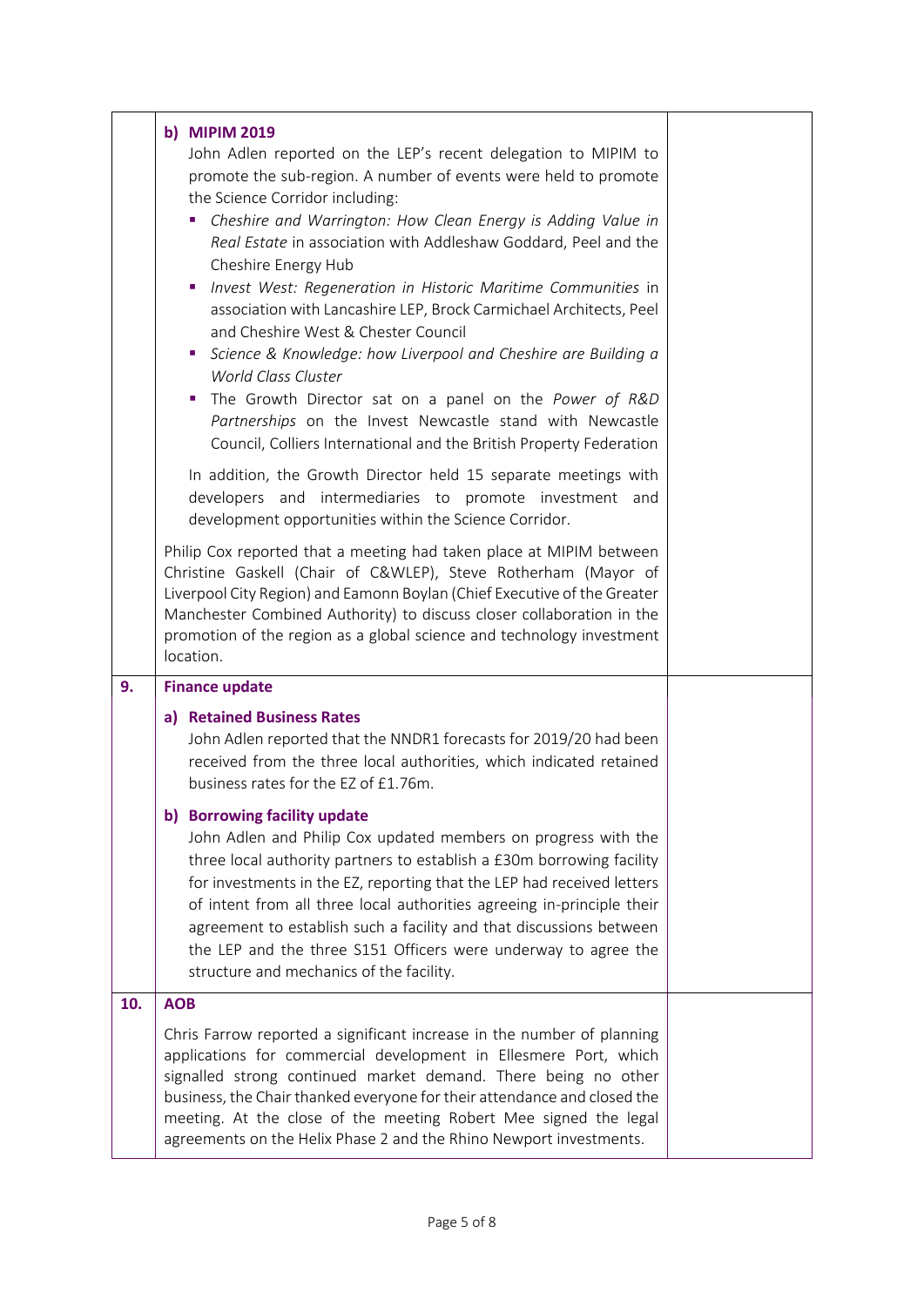## **Item 3 – Declarations of interest**

EZ Board members and attendees to declare any personal or professional interests in an agenda item in line with the Cheshire and Warrington Local Enterprise Partnership's Local Assurance Framework.

Any Board member or attendee declaring an interest can remain in the meeting while the item is discussed but are only allowed to answer direct questions about that item and should refrain from promoting the item in any way.

## **Item 4 – Ellesmere Port update**

Chris Capes (CWAC), Stephen Wade (Legat Owen) and Jane Gaston (Peel Environmental) will be in attendance to provide an update to the EZ Board on progress on the EZ sites in Ellesmere Port.

## **Item 5 – Governance**

### **Item 5a – EZ Board membership**

Councillor Brian Clarke (CWAC) and Councillor Paul Bates have stepped down from the EZ Board and we are awaiting new nominations from Cheshire West and Chester Council and Cheshire East Council.

## **Item 6 – EZ investment programme**

### **Item 6a) EZ investment programme update**

The table below provides the latest position on the approved EZ investments.

| <b>Project</b>             | <b>Total Investment</b><br>Committed (£) | <b>Investment Drawn</b><br>Down to Date (£) | <b>Remainder to be</b><br>Drawn Down (£) |
|----------------------------|------------------------------------------|---------------------------------------------|------------------------------------------|
| Glasshouse                 | 3,872,876                                | 519,675                                     | 3,353,201                                |
| Aviator                    | 1,701,418                                |                                             | 1,701,418                                |
| Helix Phase 2              | 659.347                                  | $\overline{\phantom{m}}$                    | 659,347                                  |
| Newport Rhino              | 792.670                                  |                                             | 792,670                                  |
| New Bridge Road Substation | 612.400                                  |                                             | 612.400                                  |
| <b>Total</b>               | 7,638,711                                | 519,675                                     | 7,119,036                                |

The EZ Board has committed £7.6m to date in approved investments. Only the Glasshouse has drawn down any funding to date, £519k of its £3.8m. Glasshouse is expected to make a further claim this month and the other EZ investments have been issued with claim forms and are expected to start drawing down their funding this month.

#### **Item 6b) EZ Investment cases**

An investment case has been received from Alderley Park for two projects (Block 22 and Blocks 23 & 24) seeking a total investment of £6m. We have appointed Cushman & Wakefield to undertake an appraisal of the project and we have appointed DWF to provide some early State Aid advice, as both projects include an element of multi-storey car parking. We anticipate the investment case, appraisal and draft legal agreement to come to the July EZ Board for consideration.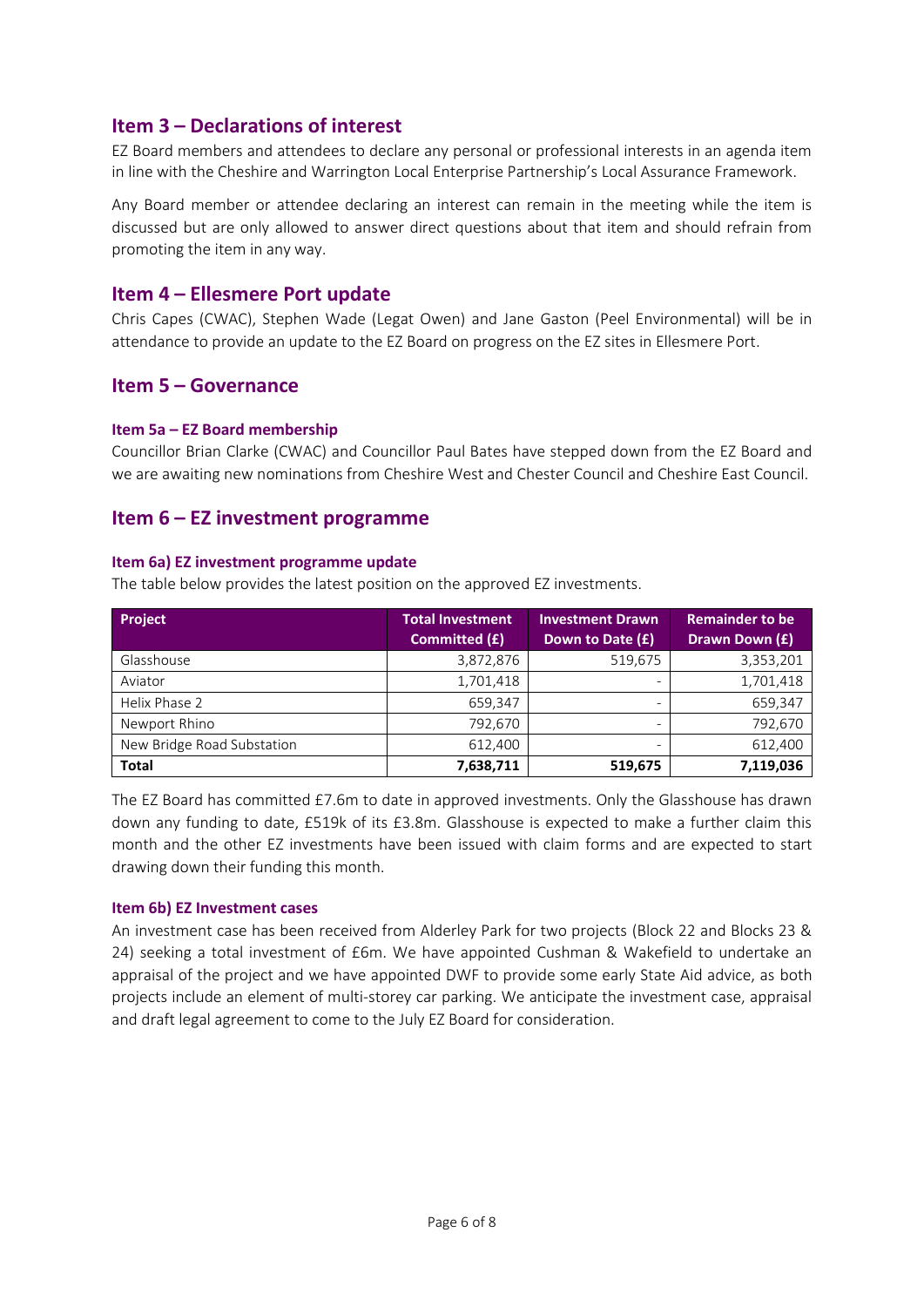# **Item 7 – Operational update**

### **Item 7a) Growth Director's update**

The following key development activities have been undertaken during the last period:

- Working with Bruntwood on the development of their EZ investment case for Blocks 22 and 23 & 24
- **•** Development of proposals for the EZ borrowing facility with the three Cheshire and Warrington local authorities.
- Continued support of the Thornton Science Park Taskforce to undertake due diligence and produce a prospectus for a joint venture partner.
- Completion of the Aviator (Hooton Park) investment agreement
- Development of the business case for the Crewe HS2 hub EZ.
- Assessing Muse's application for a Growing Places Fund loan for the development of City Place 2, Chester
- Supporting the development of the Local Industrial Strategy workstreams for Place, Life Sciences and Innovation.

### **Item 7b) Business Rate Discount applications**

No new Business Rate Discount applications have been received during this period.

# **Item 8 – Marketing and communications**

#### **Item 8a) Marketing and promotion update**

## **Item 8a) Marketing and promotion update**

The EZ sponsored the annual Warrington Property Market review event and Robert Mee hosted a Land & Property dinner with key landowners, developers and property professionals, in addition to the regular social media posts on Twitter, LinkedIn, etc.

#### **Item 8b) Upcoming events**

The Growth Director has been invited to speak at Place North West's Cheshire Development Update on 06 June in Chester.

## **Item 9 – Finance update**

#### **Item 9a) Borrowing facility update**

The LEP executive team and finance officers from the three local authorities have met to explore a range of options for the creation of the EZ borrowing facility, including the creation of a single subregional facility and individual facilities with each local authority. The proposal which appears most acceptable to all three local authorities would be to create a facility that would comprise the following:

- Each local authority provides the funds to enable the LEP to finance EZ investment projects in their own areas.
- In the event that a local authority is unwilling or unable to finance an EZ project in their area, the investment opportunity would be made available to the other two local authorities.